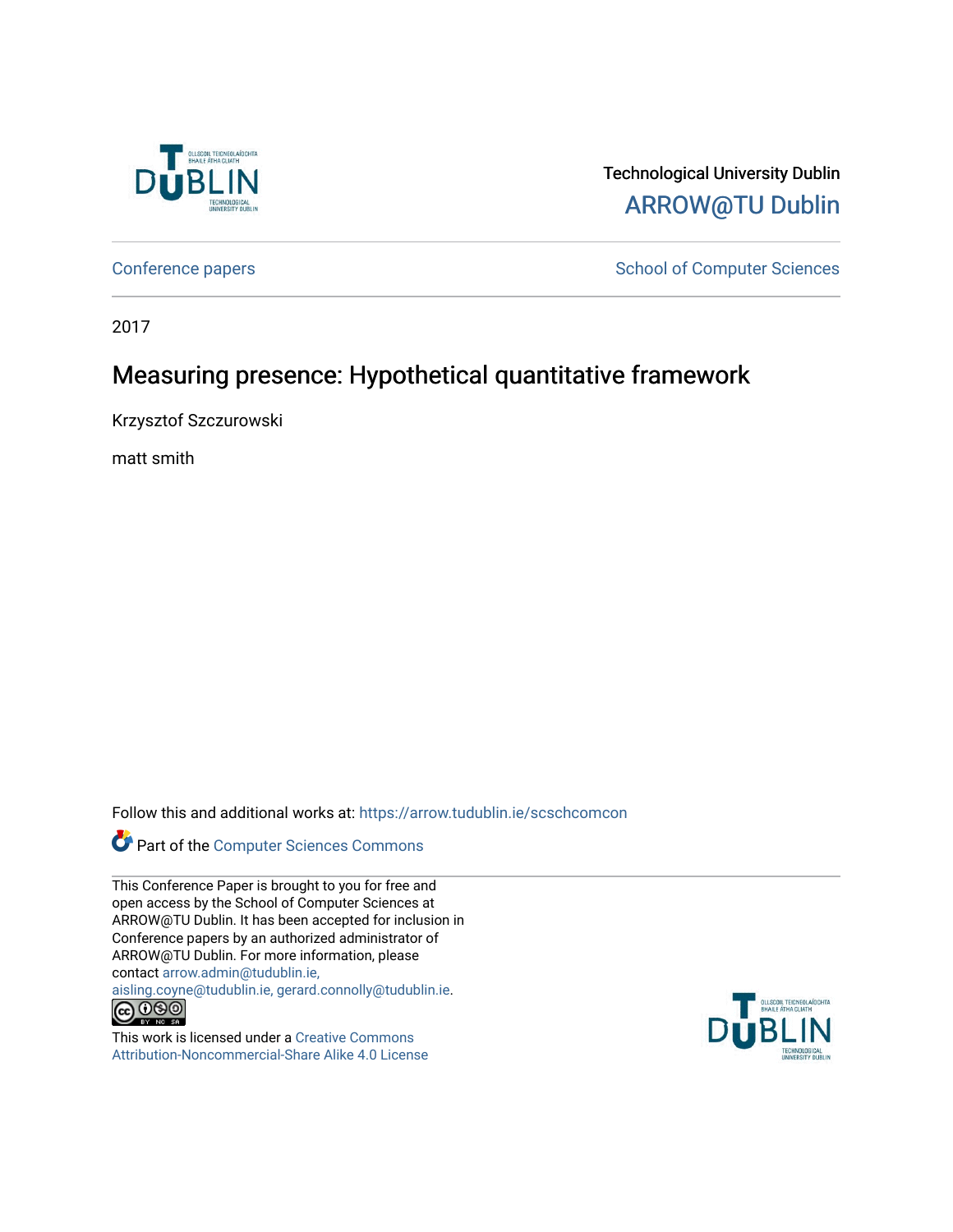# Measuring Presence

Hypothetical Quantitative Framework

Krzysztof Szczurowski, Matt Smith Department of Informatics Institute of Technology, Blanchardstown1 Dublin, Ireland krzysztof.szczurowski@student.itb.ie; matt.smith@itb.ie

### I. ABSTRACT

**Virtual Reality Head - Mounted Display (HMD) manufacturers claim that consumer electronics can finally deliver a high degree of presence in virtual and remote environments. Certainly, current consumer-grade HMD systems offer rich and coherent mediated experiences of such environments. However, the very concept of presence is still a subject of debate, and researchers' investigation of the phenomenon of 'presence' is based primarily on qualitative (i.e. questionnaire-based) assessments.** 

**Some researchers attempted to develop real-time, quantitative methods to facilitate more objective investigation of presence in mediated environments. Most such methodologies are derived from attempts to correlate presence with cardiovascular and electrodermal activity in response to stressful stimuli** [1]**. Such methodologies often don't comply with the underlying logic, fundamental to this approach: a high degree of presence manifests itself through similar responses to the stimulus observed in a physical and Virtual Environment (VE). Therefore, the lack of deviation from baseline measurement observed in a physical environment should be a manifestation of a high level of presence.** 

**We have argued theoretical grounds for the development of quantitative methodologies for measuring presence in VE. However, our hypothesis can be applicable to other contexts, such as presence in physical but remote location, augmented reality, and even a physical environment. We argue that the concept of presence requires further research and development and that the definition of presence should be addressed first. Presence is discussed in the context of brain function theory** [2]**.** 

**Three hypothetical experiments are proposed and described. The first experiment is designed to evaluate capacity of the medium for inducing presence. The second experiment evaluates factors loading on presence, through physiological deviations from baseline observed during controlled regression in quality of the VE properties. The third experiment is designed to evaluate brain function theory hypothesis in relation to Virtual Environments. Possible experiment results and their interpretation is** 

# **discussed along benefits of adopting Open Science methodology in our research community.**

#### II. INTRODUCTION

Currently, there is no consensus on the definition of presence [3]. Below we will briefly discuss some of the most popular definitions of presence and their limitations. Most of such definitions are derived from empirical observations of a subjective experience of presence, for example:

- "The extent to which a person fails to perceive or acknowledge the existence of a medium during a technologically mediated experience" [4, p. 181]
- "Presence is defined as the subjective experience of being in one place or environment, even when one is physically situated in another" [5, p. 225]
- "the perceptual illusion of nonmediation." [6]

Initially it may seem that such definitions fail to provide explanation to why such system exists in nature. Why would human evolution develop a system for assessing environment 'realness'? Observations of the processes occurring in a brain while its processing an environment, through brain imagining techniques, provide some grounds for justifying the existence of presence [2]. Brain function theory suggests that humans process the environment using a mental model of it [7]. Over the course of life more information about the environment is gathered empirically and encoded into that mental model. In consequence when an 'experienced' human sees an object in the environment, their brain can use information collected in the past applied to a current context, and evaluate the level of threat, or the affordances created by it, to generate appropriate response. Some researchers hypothesize that the function of presence is to evaluate accuracy of that model [7]. Presence provides us with a 'gut feeling' of how well we understand the environment we are in, and if we can predict the outcomes of our actions in it.

There seems to be evidence suggesting that presence can be achieved in an abstract environment, furthermore realism seems to have a small effect on presence [8]. Accuracy of a model constructed based on the information from the physical environment, should be extremely low in such scenario. This would suggest an existence of specialized models that are applicable for such abstract environments.

This work is funded through an Institute of Technology, Blanchardstown Post-Graduate Seed Fund scholarship.

-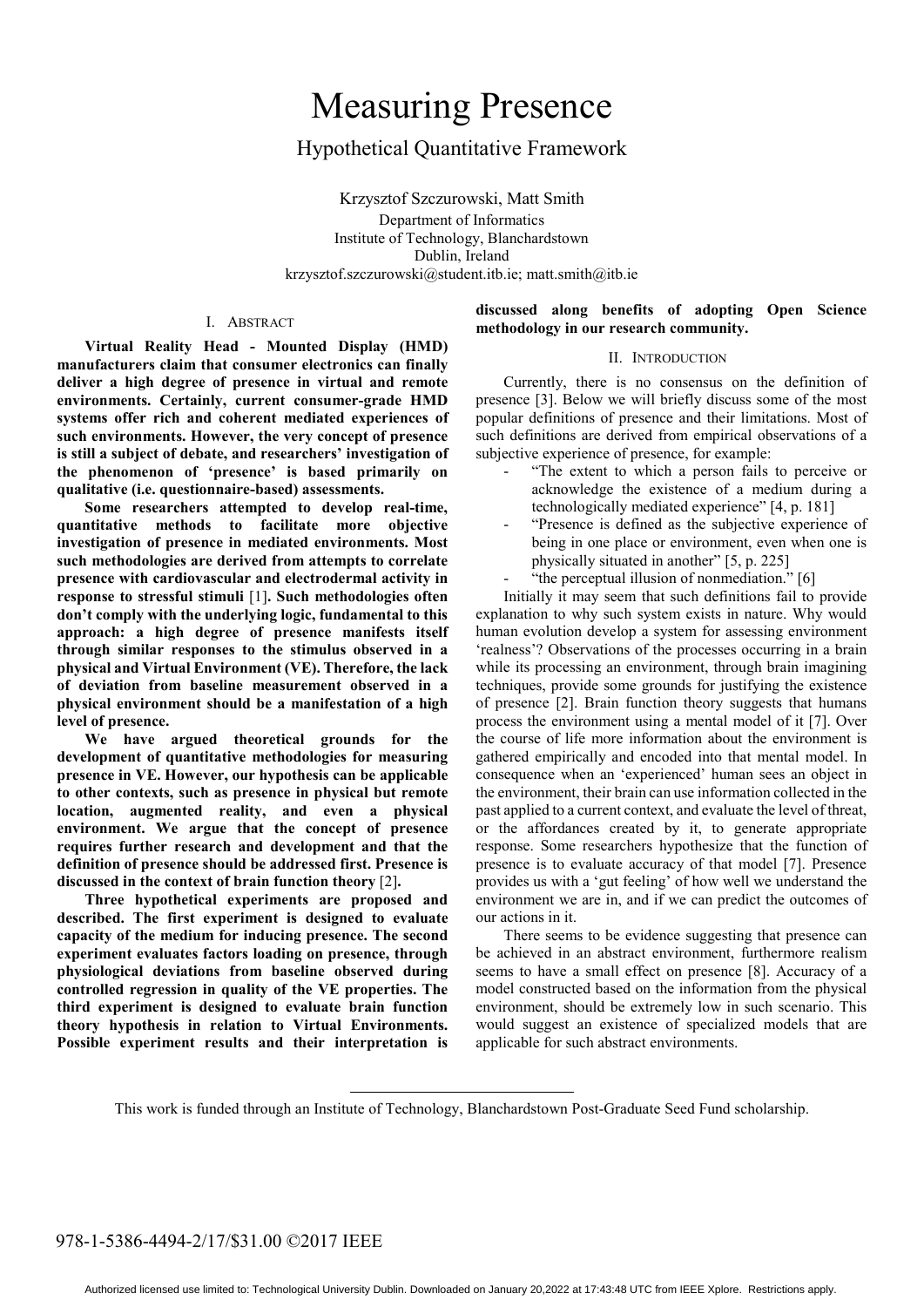In this view on presence, the subject of the experience might be cognitively aware of the artificial nature of the experience, but still respond to the VE as if it was real. Interactions with the environment should not be required to invoke presence. Failed interactions that wouldn't match the outcomes expected by the model are likely to have a negative impact on presence, while successful interaction should have a positive effect. However, we hypothesize that presence without interaction should also be possible. There is no evidence suggesting that presence diminish when the subject is not interacting with the environment, unless being in the environment is also classified as a form interaction.

It's worth noting that this view on presence is not mutually exclusive with most existing definitions of presence. Seeing presence through a prism of its function rather than its symptoms can yield a higher chance for identifying origins of presence in a human body, and aid in development of methodology that would objectively evaluate presence through physiology, rather than subjective, self-reported feelings.

Providing a new definition of presence is outside of the scope of this publication. Therefore, the argument above should be considered as an entry point to understanding the rationale behind the hypothesis put forward in the following paragraphs. However, we believe that the definition of presence should be redeveloped, based on the function of presence rather than its symptoms.

#### III. TAXONOMY OF PRESENCE

The term presence is used in various contexts. Two taxonomies are often used in presence literature. One is based on the source of a stimulus. The other taxonomy is rooted in the function of presence in the experience.

In the context of teleoperation Marvin Minsky developed the concept of telepresence [9]. It refers to the operator feeling physically present in a remote physical location. Ellis proposed that issues related to telepresence can be expanded to presence in Virtual Environment (VE) since "users of virtual environment interface are in the same position with respect to simulated effectors in the virtual environment as that of human telerobotics controllers with respect to a remote robot" [10, p. 247]. By extension presence could also apply to Augmented Reality (AR) applications (i.e. [11]). 'All reality is Virtual Reality', as human experience of the physical world is always mediated by a perceptual process. Therefore, the notion of nonmediated experiences refers to the 'first order' mediation, which is the natural way humans perceive their physical environment [3]. Presence can also be used in the context of 'first order' mediation and be applied to a physical environment. We discuss presence in the context of VEs, but our hypothesis should apply to all the contexts listed above, as we are not familiar with any evidence that would suggest different function or symptoms of presence in such contexts.

Different taxonomies are also found in literature. The term Spatial Presence (SP) is associated with the conviction of being in a mediated environment. It is commonly known as a sensation of "being there" [12]. To incorporate existing theories of users' responses to media Writh and colleagues argue that SP is not limited to Virtual Reality and can also be invoked by "old media" such as books or television. In their view, SP is regarded as a two-dimensional concept that also include perceived possible actions afforded by the environment [12].

Lombard and Ditton identify six types of presence in related literature [6]:

- Presence as social richness, refers to the extent to which the medium is perceived as sociable, and intimate when it is used to interact with other users.
- Presence as realism, refers to the accuracy of a medium in representing objects, events, and people.
- Presence as transportation, refers to the sensation of being transported to the VE, and is further divided into three subcategories: "You are There", "It is Here" and "We are Together".
- Presence as immersion, is referring to the extent to which the senses are engaged by the medium.
- Presence as a social actor within medium, refers to the extent to which the user responds socially to a representation of a person in a mediated environment.
- Presence as medium as social actor, is referring to the extent the medium itself is perceived as a social actor.

There are other taxonomies such as embodied presence, or copresence, positioned at the intersection of social and physical presence [4].

It seems that currently, there's also no consensus on the type of variable that presence is [4]. Is it Boolean, scalar or constant? Presence scores produced by qualitative metrics are all scalar. However, this is a property of the test, that might not necessarily reflect the nature of presence. Results of the experiment conducted by Jordan and Slater suggest that presence might be binary in nature, as they demonstrate a specific threshold point at which presence starts taking effect inducing responses as if in real life, rather than gradually increasing participants 'realness' of response to the stimulus [13].

#### IV. IMPORTANCE OF PRESENCE AND ITS METRIC

Evolution of media technologies move us ever so closer to achieving full presence in VEs. Current development of consumer grade Head Mounted Displays (HMD) represent a significant leap forward in that direction. An explanation to why HMDs offer such a high degree of immersion over other forms of media, might lay in their capacity to obstruct real environment, eliminating sensory conflicting arising from processing information from two environments simultaneously. Similarly, Cave Automatic Virtual Environment (CAVE) systems also seems to have a high capacity for inducing presence, most likely for the same reason. Some researchers argue that eliminating sensory conflict is crucial for delivering high degree of presence [14]. Developing Augmented Reality technology, might reveal a slightly different picture, where the two environments (virtual and physical) correctly blended together might still deliver a high degree of presence in that mixed (augmented) environment. This wouldn't necessarily mean that sensory conflicts do not degrade the experience of presence, but that the two environments can be synthesized into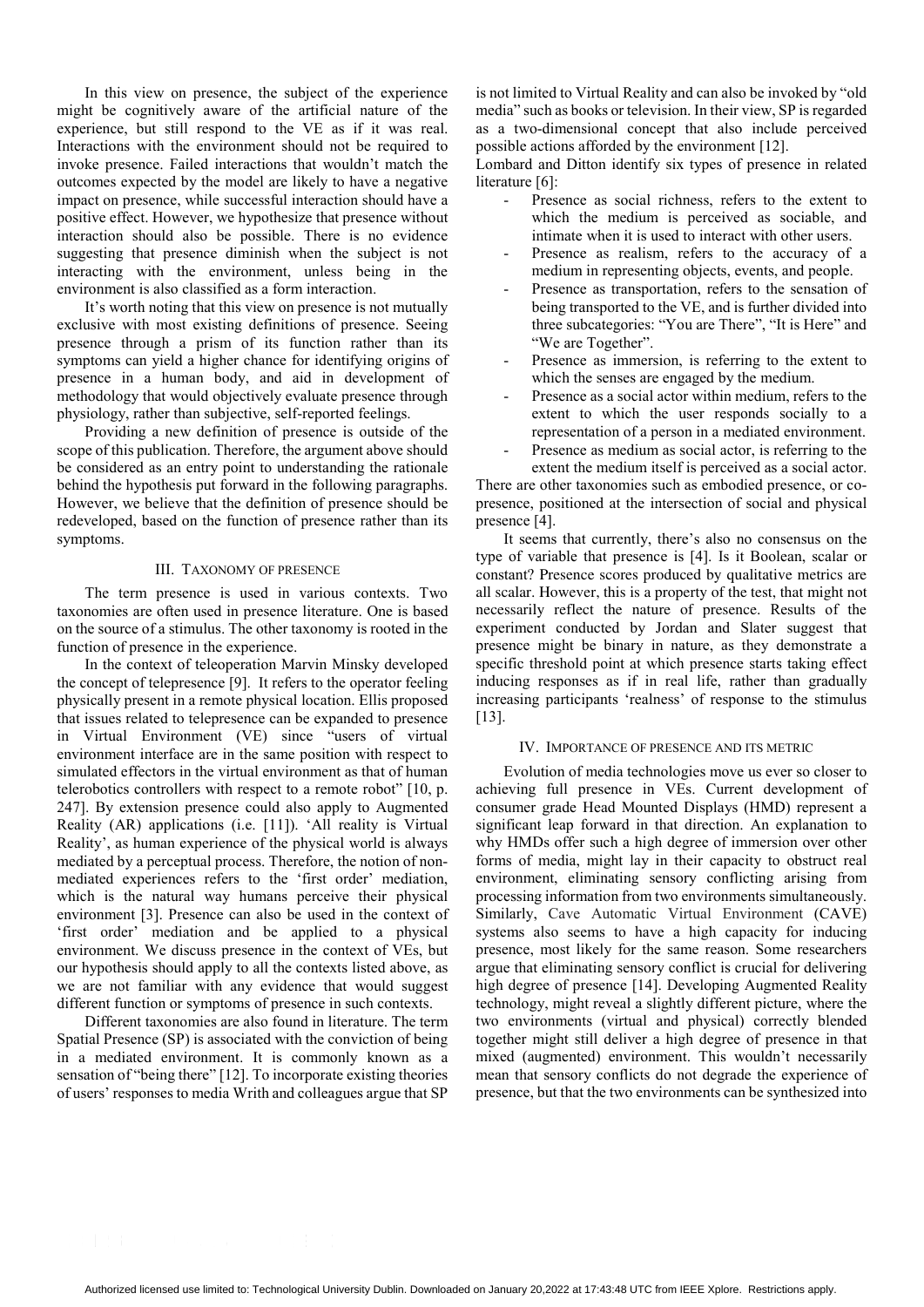a coherent environment, that doesn't result in a sensory conflict. Sensory conflict theory can therefore be used to support the notion, that presence is a result of synchronization between the expected and observed properties and behaviors of the environment.

With a high degree of presence, it should be possible to observe similar responses to a stimulus in a Virtual Environment (VE), as those observed in a physical environment [14]. This in turn creates affordances for a range of possible applications for Virtual Reality (VR) technology. For example, delivering training and instruction in scenarios that would create a significant risk on a trainee and/or third parties, or impose a high cost on the facilitator, but require a high degree of realism, and cannot be easily substituted with traditional media. Familiarizing oneself with the scenario in VR might accommodate higher transfer of learning, and allow for habituation of the skill, including formation of motor memory [15]. In consequence, such training should enable the pilot to carry out the procedure in real life with smaller error rate. Teleoperation systems provide examples of higher experienced presence leading to higher level of operators' performance [16] & [9]. HMD's are also finding an application in more leisurebased activities. In teleoperation of radio controlled (RC) drones and planes, pilots can use a streamed image from the camera mounted on the vehicle to remotely control it from first person's perspective. Examples of utilizing presence can be found in psychology, where exposure therapies in VR offer patients a safe environment to confront their fears and become more comfortable in presence of the stressful stimuli. Metaanalysis of several studies investigating the effect of Virtual Reality Exposure Therapy (VRET) on the patient shows that "there was a small effect size favoring VRET over in-vivo conditions" [17, p. 561], this could be due to degree of safety afforded by the virtual nature of the therapy, which could have had a positive effect on dissociating stimulus from stressful response.

A VR environment that generates a high degree of presence, and in consequence life-like responses to a stimulus should provide an inexpensive, safe, repeatable and fully controllable environment that can be used in behavioral research, or any other research that requires a human response to a stimulus. Such an environment could provide a 'laboratory' for machine learning algorithms used for assessing neural activation patterns in a human brain. One advantage of a VE in the context of such research, is that every detail of the environment is known in advance. Algorithms can then monitor the brain activity of human participants interacting with that VE, while tracking additional information, such as the focus of visual attention through eye tracking to precisely evaluate the target, currently processed by the participants brain. This may support the development of machine learning algorithms capable of identifying neural activation patterns in a human brain, in respect to perception of the environment and processing different entities in it.

It seems plausible that presence enables these life-like responses. However, to be able to assess how much of it can be attributed to presence, hardware properties or content and

interactions, quantitative methods for measuring presence are needed. Without such metric, it is hard to prove any correlation, or influence that presence might have on knowledge transfer and/or retention, habituation of a stimulus, or invoking emotions. Quantitative metric of presence can also reveal what type of variable presence is, and provide more clarity on the taxonomy of presence.

# V. MEASURING PRESENCE

Currently available methods are mainly qualitative. Some researchers have argued that due to the subjective nature of the experience of presence this might be the only possible method [16], others, including some of the authors of such questionnaires [18]  $&$  [19], criticize this approach [10]. Most qualitative methods are post-experience measures. Therefore, they rely on participants' memory of the experience which impose a limitation on the use of such methods to evaluate changes in temporal domain. There are also within the subject factors that can influence qualitative measurements of presence, susceptibility to suspend belief, might allow some users to forget about the mediation effortlessly while others will actively resists departing from their physical environment. With questionnaires, it's also difficult to avoid giving grounds to a response bias, and the fact that a questionnaire is asking about presence (directly or indirectly) is likely to load the answers that otherwise wouldn't have reach participants consciousness. This is particularly evident in continuous methods, that are relying on a participant operating a mechanical device (usually a slider) to indicate their level of presence in real time [20].

If presence exists outside of the subjective feeling domain, it's unlikely to be a conscious process. No one must remind themselves about staying present in the real world. It's also unlikely that it is possible to force oneself into feeling present in a VE. It's reasonable to assume that the nature of presence is subconscious. Therefore, investigating presence through questionnaires might give us some overview of presence but the granularity and accuracy of such measure is most likely poor. Presence literature also suggests that some questionnaires fail to successfully differentiate between real world and VE [19].

A range of proposed quantitative methods for measuring presence can be found in related literature, and can be divided into two groups. Biometric measures including: Skin Conductance Level (SCL) [1], Heart Rate (HR) and its derivatives in time and frequency domain (Heart Rate Variability - HRV) [21], Blood Pressure (BP), and eye scanpath entropy [13]. Empirical methods, involve observation of behaviors exhibited in response to presence. For example, Reaction Time (RT) or involuntary reflexes.

Hypothetically any physiological response that can reflect the activity of an autonomic nervous system can be used for this purpose. Each method has its own limitations, either in granularity of the measure, complexity of the procedure used for data collection, or the number of external factors that can impact on results. Brain imaging techniques such as Electroencephalography (EEG) can be used to evaluate brain activity in response to degrading presence. With functional Magnetic Resonance Imaging (fMRI) or Low-Resolution Brain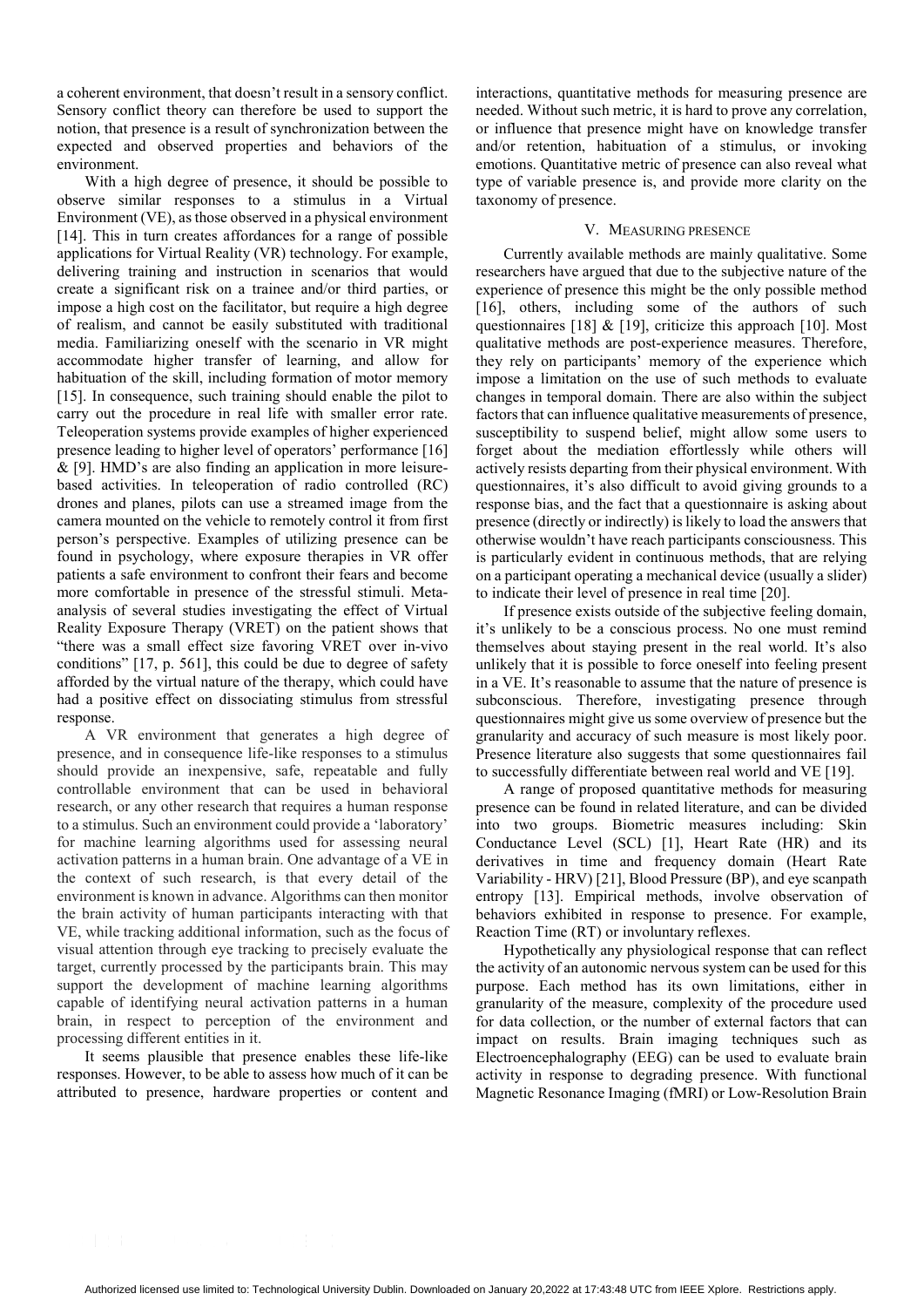Electromagnetic Tomography (LORETA) it should be possible to observe regions in the brain where activity is altered in response to fluctuation in presence, and identify the origin of presence in the brain.

Most studies exploring quantitative methods for measuring presence in VE are grounded in a rationale that if one is present in a VE then physiological response to stimuli observable in that VE should match responses to the same stimuli observable in the real world, under assumption that presence in a physical environment without any stimulus flowing from another environment that would create a sensory conflict, is a given [14]. Most are focused on the match between physiological responses to stressful stimuli in physical and virtual environment (i.e. virtual precipice experiment [1]).

Such approach raises questions about specificity of results, because presence is measured indirectly through an independent variable that is likely to be influenced by other factors (for example physiological response to a precipice, is much stronger for a participant who suffers from acrophobia), and are often within themselves a subject to change with consecutive exposures. Such approach provides useful insights into the nature of presence, but its application is limited to emotion-inducing (i.e. fear) environments. An example of how such approach can lead to false conclusions, can be seen, in Meehan's investigation of the effect of multiple exposures on the sense of presence in a Virtual Environment (VE). Physiological response to a stressful stimulus decreased with multiple exposures, leading to a conclusion that presence has also decreased [1]. It is possible that presence decline with multiple exposures, but reduced response to a stimulus with repeated exposure is a known phenomenon called the Orienting Effect [22]. Multiple exposures to stressful stimulus combined with lack of danger that would normally accompany it, lead to re-association of the stimulus and overrides phobic reaction. For example, if a person experiences a threatening situation in the real world (such as standing at the edge of a precipice), given all environmental variables remaining constant, the same person will experience a lower level of fear (manifested through a weaker physiological response) on a consecutive attempt. This doesn't mean that they are less present in their environment but that they have habituated the stimulus. Whether presence decreases or increases with multiple exposures is still an open question, but it cannot be answered through a variable that within itself is a subject to change with multiple exposures. Meehan was aware of this issue pointing to Abelson and Curtis [22] for an explanation to why physiological reaction decreased [1]. But he also points to Heether who suggests that presence might decrease with multiple exposures as the novelty of the experience wears off [23].

Jordan and Slater reported a correlation between eye scanpath entropy and presence. The experiment where the environment was building progressively, results demonstrate a correlation between the amount of geometry in the environment (progressively increasing), the eye scanpath entropy (negative correlation) and an onset of physiological responses to stressful stimulus (positive correlation). Results suggest an existence of a threshold amount of cues in the geometry that is required before an environment is recognized and classified as a space that participant responds to as if it was real. Furthermore, the onset of responses to stressful stimuli in an intervention group (standing on a virtual pillar) occurred simultaneously with a rapid decrease in eye scanpath entropy [13].

# VI. DISSEMINATION

The field of presence research is still maturing, sharing knowledge and increasing critical mass of the research community is urgently needed to accelerate this process. Therefore, an Open Science model for reporting experiments results and sharing as much data and designs as it's legally possible is suggested. To promote collaboration and exchange of information "open access" and "open data" principles should be used. To ensure that experiments can be easily repeated and evaluated by independent sources of inquiry, "open source" and "open reproducible research" principles should be implemented, as such a detail description of procedures and experiment set-up should be provided [24].

# VII. BRAIN AS AN I/O MACHINE

Human brain is a complex processing device that takes inputs from the environment, process it, and generate outputs. An artificial system that would apply the same processing method to same set of inputs should generate the same set of outputs (assuming no random parameters present in the system). A similar logic can be used for understanding the physiology of presence. Most research dedicated to development of quantitative metrics for assessing presence operates on the underlying assumption that a high degree of presence will result in a high correlation between outputs (i.e. physiological responses) observed in a real world, and these observed in a VE. For example, Meehan demonstrated similar, life-like responses to stressful stimulus in a VE, increasing with the 'realness' of the environment [1]. It is important to note that Meehan never claimed to prove a correlation between presence itself and physiological responses observed in the virtual precipice experiment. The observed changes in physiology were attributed to a stronger onset of the stressor, associated with higher fidelity of the VE. Changes in Heart Rate, Skin Conductance and body temperature were not a direct response to an increase in presence, but to an increase in 'realness' of the stimulus itself, that increased alongside environment 'realness'.

Based on the assumption that similar inputs should produce similar outputs (in the context of a hypothetical medium capable of producing inputs indistinguishable from real world stimuli), different outputs (including physiological response) between the real world and a VE would violate this underlying assumption, fundamental to this methodology. Therefore, while investigating physiological responses to presence, it seems logical to interpret deviations from physical environment baseline responses, as a manifestation of a decline in presence, or if it is possible, an increase above the level of presence observed in the real world. This rationale might have a profound implication on the methods used for analyzing results from previously completed studies. The nature of statistical tests is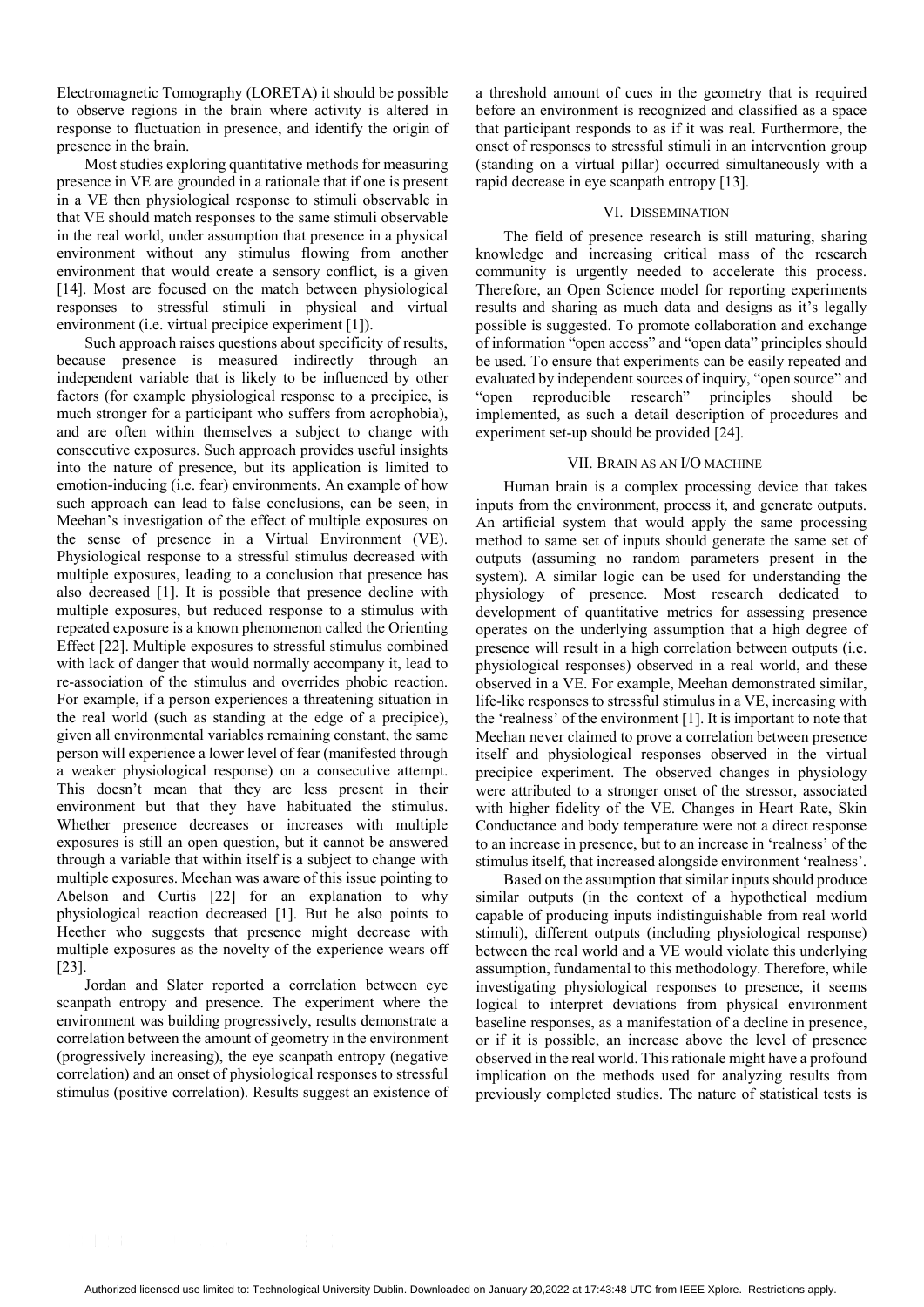that certain assumptions must be made over what constitutes a success. Therefore, searching for a physiological response that would yield statistically significant results between responses to a high presence and low presence scenarios (i.e.  $H1 = \text{mean}$ ) high presence response – mean low presence response  $> 0$ ), is unlikely to produce statistically significant results. However, the same data set analyzed with an alternative hypothesis set as a difference in physiological response between high presence and low presence scenario going in the other direction, chances of success should be much higher, particularly in one tailed tests. Similarly searching for a positive correlation between a deviation in physiological response and results obtained by qualitative means, in the context of a rationale presented above, suffers from a very similar issue. If any, such correlation should be negative: as self-reported presence increase, deviation from baseline physiology observed in real world should decrease. This result would support the notion that desynchronization between the model and the environment will likely result in an update of the model, such update will require energy, and in consequence manifest itself through a change in physiological state of the participant. Most likely observable through increased activity of the sympathetic nervous system.

Results of several studies that were investigating physiological responses to presence in VE can be used to support brain function theory approach to the concept of presence. Wiederhold and colleagues indicate an unexpected result in the direction of change in participants' Heart Rate (HR). Based on Meehan's work [1] authors were expecting an elevated HR being positively correlated with higher scores on self-reported presence questionnaire, however the opposite was true, participants who haven't marked the environment high on realism, demonstrated elevated HR [25]. This could be explained through an increased cognitive load imposed on the system when it attempted to associate sensory information with a model that had to be created for this environment. Different study reported lower HR in the experiment scenario, compared to the training scenario. Authors attempt to explain this result with the fact that participants were encouraged to move around the environment during the training phase and/or because participants were more comfortable in the experiment (bar) scenario compared to training scenario (unknown). An increase in Low Frequency (LF) and a decrease in High Frequency (HF) component of the Heart Rate Variability (HRV) was also reported [21]. These results might suggest a greater activation of the sympathetic system indicated by increase in LF observed in training phase. We hypothesize that such physiological response can be explained by the process of internalization of the new environment and a higher cognitive load associated with either updating an existing model or generating a new one.

Brain function theory approach can also be used to evaluate other types of presence. Uncanny valley theory suggests that interactions with non-human entities closely resembling humans can result in a strong sensation of distress, resulting from the system (the working brain) struggling to evaluate if it is interacting with a live human being or a machine. Therefore, it should be possible to observe similar processes as these occurring when the environment desynchronizes with the

model. In consequence if the source of spatial presence differs from the source of social presence, social presence should be classified as a separate construct that is governed by a different set of rules than spatial presence, or it can be confirm that they all belong to a greater superset of presence if their origins and function are similar.

### VIII.KNOWLEDGE EXCHANGE

The field of presence research is still maturing, sharing knowledge and increasing critical mass of the research community is urgently needed to accelerate this process. Therefore, an Open Science model for reporting experiments results and sharing as much data and designs as it's legally possible is suggested. To promote collaboration and exchange of information "open access" and "open data" principles should be used. To ensure that experiments can be easily repeated and evaluated by independent sources of inquiry, "open source" and "open reproducible research" principles should be implemented, as such a detail description of procedures and experiment set-up should be provided [24]. Such approach to reporting advancements in the field should promote exchange of knowledge between researchers from different disciplines.

### IX. INTERDISCIPLINARY NATURE OF PRESENCE

Research on presence is not contained within the field of Computer Science. It requires inputs from Psychology, Neurology, Physiology, Media studies and other disciplines that focus on human perception. Particularly an input from Neurology researchers is highly desirable. For more in-depth cover of the overlap between presence research and Neuroscience refer to Sanchez-Vives and Slater [26].

# X. NEUROLOGY OF PRESENCE

Whether presence is a subjective phenomenon solely associated with subjective experience or a brain function, its source is almost certainly contained within the human brain. Therefore, brain imagining techniques may provide the data obtained closest to the source of this phenomena.

Baumgartner and colleagues carried out two experiments, where participants experienced a noninteractive, arousing Virtual Environments (roller coaster ride) while their brain activity was monitored through Electroencephalography (EEG) [27] and functional Magnetic Resonance Imagining (fMRI) [28]. Results from the EEG based experiment suggest that a strong spatial presence might be associated with an increased activity in parietal/occipital areas of the brain. Furthermore, an activation in brain areas, associated with somatic nervous system activity, and areas responsible for visceral representation of processing emotions, was reported [27]. The occipital lobe is responsible for processing visual information, therefore its greater activation during high-presence experiment scenario might be related to the dynamic nature of fastchanging visual stimulus in high-presence scenario, compared to more static nature of the visual stimulus in baseline condition. Increased activation in the parietal lobe, an area of the brain responsible for integration of sensory inputs (specifically posterior parietal cortex area), can be used to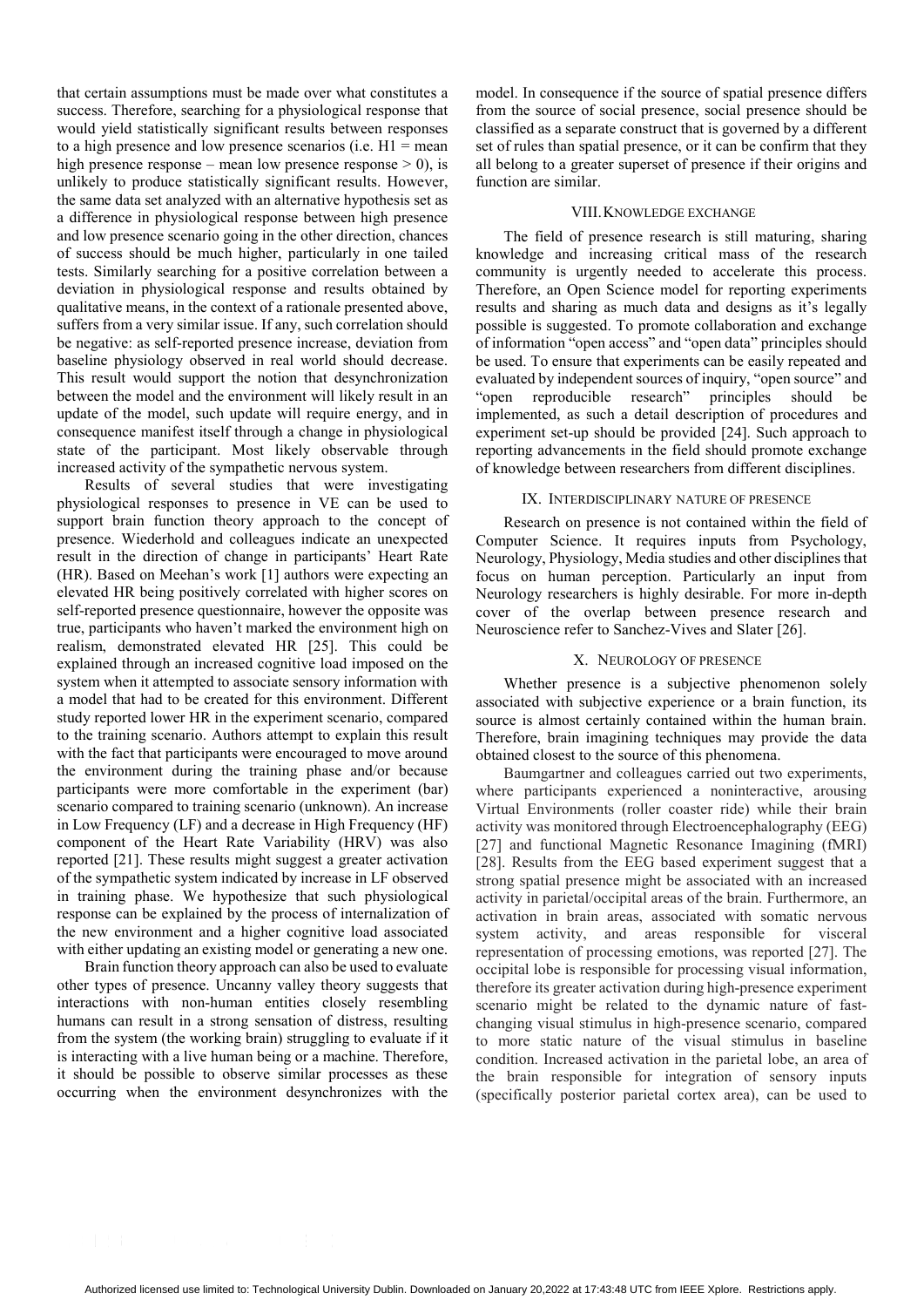support hypothesis of the sensory conflict imposed on a system when stimulus from multiple environments compete against each other. A 17-inch monitor was used in the EEG version of the experiment, which can explain a source of the sensory conflict and a consequent increase in the activity of the parietal lobe. Results from the fMRI version of the experiment, suggest that presence is likely to be associated with activity in dorsal and ventral visual stream, parietal cortex, premotor cortex, mesial temporal areas, brainstem and thalamus. Dorsolateral prefrontal cortex (DLPFC) was reported as the key node of the associated with the level of qualitatively assessed presence. The experiment revealed a significantly lower role of DLPFC on the network in children, and both experiments demonstrated a different activation patterns in children and adolescents. This result can be explained with prefrontal cortex not being fully matured in children [27] & [28].

Jäncke and his colleagues also report that qualitative measures of presence obtained through questionnaires, can be influenced by applying transcranial Direct Current Stimulation (tDCS) to dorsolateral prefrontal cortex (DLPFC). They hypothesize that similar effect can also be achieved by Transcranial Magnetic Stimulation (TMS) [29].

High presence and low presence scenarios, were used in the fMRI based experiment, where the low presence scenario used a horizontal planar version of the track used in a high presence scenario. It is hard to estimate to what extent the differences between high presence and low presence condition have loaded on the results of the experiment. EEG version of the experiment suffer from similar limitations flowing from discrepancies between baseline and experiment condition. Lack of isolation of presence from other variables, is impairing the specificity of results (as explained by the authors). Such approach can be used to focus our investigations on the areas of the brain that are taking part in the process of modulating presence, but are unlikely going to produce conclusive answers.

#### XI. ISOLATING PRESENCE

It is argued that lack of isolation of presence, as an independent variable, is the main reason why the construct of presence is proving so difficult to capture through quantitative means. For instance, in a study on the effect of frame rate on physiological response to presence, a significant outlier was present in 10 Frames Per Second (FPS) scenario, as the heart rate measure was greater at 10FPS than in 15FPS scenario [1]. Considering how taxing for participants' proprioceptive system low FPS environment might be, it is easy to see how it might have compound with the stressful stimulus arising from the original task of balancing on the ledge of a pit room. In this example, lower frame rate, which is almost certainly reducing presence [8] has most likely contributed to higher magnitude of the physiological response to the stressful stimulus.

In 1995, Schloerb proposed a simple comparison test (withinsubjects design) for evaluating presence based on an argument that if a person cannot correctly identify whether the environment they are experiencing is real or virtual, then they must be present in that environment [30]. Data from qualitative assessments seems to suggest that achieving some degree of presence does not require such realism [8]. This might be explained by the capacity of the brain for filling-in the missing details. Since a system capable of such degree of 'realism' doesn't exist until today, some researchers have suggested adding perceptual noise to the physical environment to minimize discrepancies between virtual and physical environment [31]. If the Virtual Environment (VE) used in the experiment is the same as the physical environment where the experiment is taking place, we can treat the Virtual Reality as an augmented (mixed) one. This way some sensory stimulus from the physical environment can be used to subsidize missing olfactory, auditory and haptic sensory information, maintaining consistency between environments. For example, participants can experience lab room temperature, airflow and ambient noise of a physical lab room, while experiencing a virtual lab room. This way we can reduce variability between sensory inputs, and be able to evaluate presence in response to visual stimulus separately. Some could argue that regardless of how well the VE will mimic the real world, presence of the medium will still expose the artificial nature of the experience. However, if the nature of presence is subconscious, the fact that the participant is aware of the device is unlikely going to affect their presence on a subconscious level. This would be an important factor if the test would rely on the participants' verbal report and their capacity to recognize artificial environment from physical one as it was originally proposed by Schloerb, but since participants have little to no control over there physiology, such awareness shouldn't impact on their presence recorded through biofeedback. An impact of the device itself can also be measured separately and subtracted from the model by comparing participants' physiology in conditions with and without HMD. If participants eyes remain closed through both measurements the observed physiological difference should be associated with the effect of wearing HMD on biofeedback, and can be consequently subtracted from results. This way responses associated with the visual stimulus can be isolated, and its impact on presence should be clearly observable.

# XII. METHODOLOGY

Experiment 1: evaluate the difference in physiology between maximum presence capacity (MPC) of the medium and investigate deviations from baseline recorded in the physical environment. The virtual environment (VE1) used in the experiment should replicate the physical environment (PE1) where the experiment is taking place. Participants baseline physiology should be recorded in PE1. Once this process is completed, participant will put on the HMD and 'move' to the VE1, where contrast physiological measurement can be obtained. Physiology during adaptation phase in VE1, should also be recorded and analyzed as the internalization phase is likely going to begin immediately after VE1 is perceived.

Experiment 2: investigate physiological response to declining presence. As in experiment 1, VE1 must replicate the physical environment (PE1) in which the experiment is taking place. First, baseline biofeedback must be recorded in VE1, at MPC level (see experiment 1 procedure). Range of properties of the VE1 (i.e. shadows, textures, dynamic lightning quality,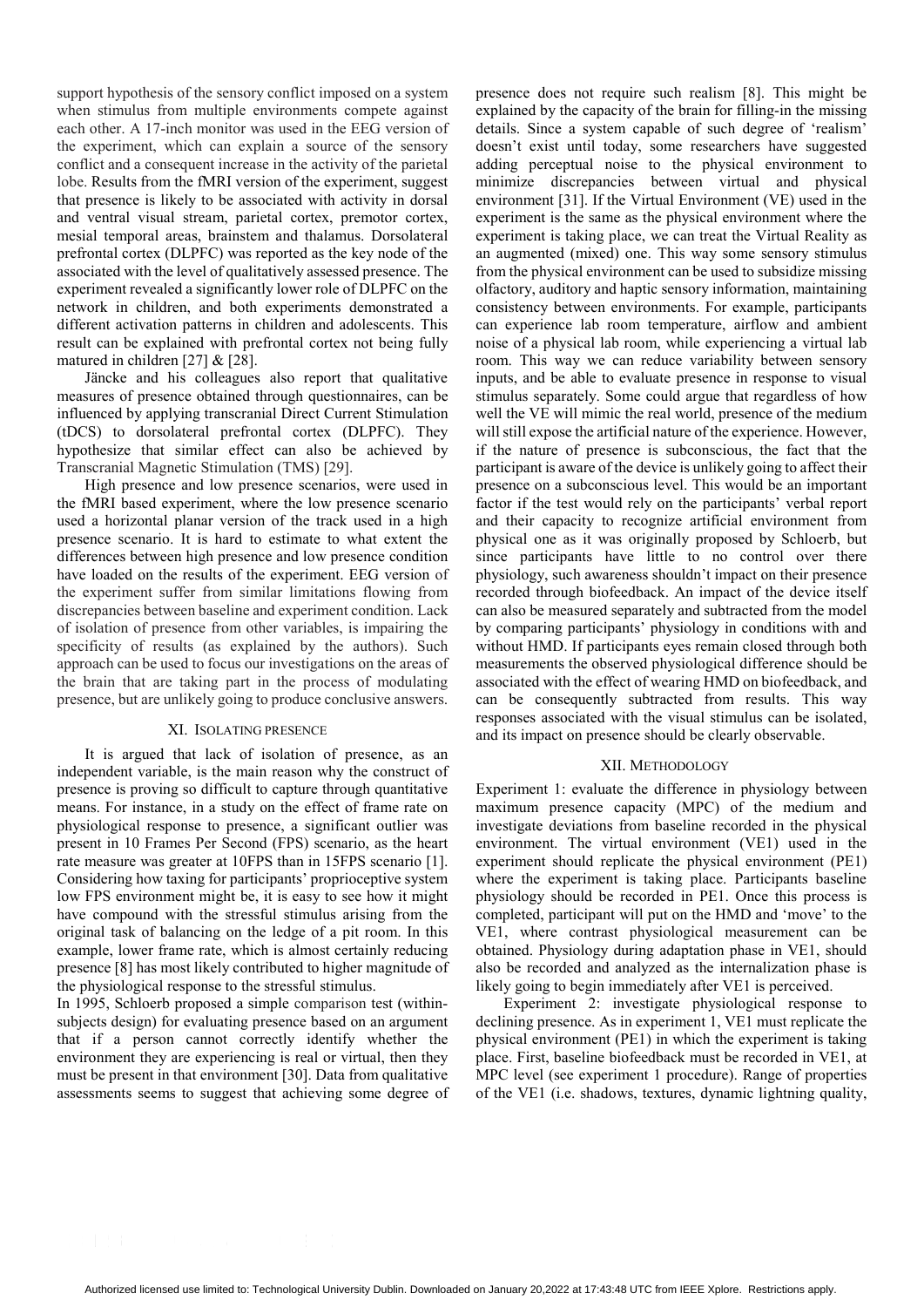fidelity of geometry, presence or absence of participants' body, refresh rate, etc.) can then be gradually degraded in separate experiments, while participants physiology is being recorded.

Experiment 3: evaluate usability of brain function theory, in the context of presence. Participants will first be exposed to a physical environment (PE1 - i.e. the room in which the experiment is taking place), and randomly assigned to either VE1 (VE replicating PE1) first, and VE2 (abstract VE) second, or reversed order scenario. Participants will then be exposed to two progressively building VEs. Complexity of the VE will be randomly progressively increased (from 0% to 100% geometry). The point where participants eye scanpath entropy decrease rapidly will be recorded as a threshold of minimum cues (as in [13]) calculated by dividing the number of polygons displayed at the threshold point by the total number of polygons in the VE. Same procedure has to be repeated for the other environment. To ensure that collected data can be easily compared between VE1 and VE2, the amount of geometry (total polygon count) in the abstract environment, should match the amount of geometry in the environment emulating familiar physical location. Both environments should build progressively at the same pace and polygons should be added at random order.

### XIII.ANALYSIS

In experiment 1, any deviation from baseline biofeedback recorded in the RE1 occurring when the participant is experiencing VE1 might be a manifestation of a cognitive load imposed on the participant as a result of desynchronization between the model and sensory information acquired from the environment. Consequent update of the model should be clearly observable in sympathetic nervous system activity. Participants' physiology observed in VE1 can be then associated with the maximum capacity of that set-up to invoke presence.

After the maximum capacity is established, results from experiment 2 can be analyzed. Deviations from participants physiology (recorded at maximum capacity), observed in response to degrading properties of the VE1, can be interpreted as a physiological response associated with decrease in presence. To confirm our hypothesis such response should be strongly correlated with the magnitude of degradation of the property. Each degraded property should be analyzed separately, regression analysis against qualitative results should reflect the impact on subjective presence associated with that property. Lack of a strong correlation between quantitative and qualitative results would suggest that one, or both (qualitative and quantitative) methods are invalid. Gradual decline in presence along gradual degradation of VE1 properties would indicate a scalar nature of presence, while a rapid change in participants physiology at some threshold point would indicate that presence is a boolean variable. No physiological response observed in result of this process might suggest constant nature of presence. Using the Low-resolution brain electromagnetic tomography (LORETA) it should be possible to locate areas of the brain that have altered activity in response to degradation of the environments properties.

Experiment 3 should be analyzed primarily through the entropy of eye scanpath movement. To confirm the hypothesis of retrievable mental models of the environment, and brains capacity to use previously developed models in new interactions, decrease in entropy should occur at the lower threshold (less geometry) for VE1 (familiar environment) compared to VE2 (abstract environment).

#### XIV.FUTURE WORK

To increase mobility and reproducibility of these experiments a mobile lab that can be moved to a different data collection location, without the need for developing a new virtual environment that would correspond with the new location is required. It should increase research capacity to collect samples and allow global collaboration from any convenient location.

Quantitative results of previously completed studies, could be analyzed and discussed in the context of brain function theory. If the hypothesis of deviation from baseline, being a manifestation of desynchronization of the system (and consequent reduced presence) is correct, it should be possible to find statistical significance in some experiments that approached physiological responses to presence differently.

We believe the research community needs to continue refining the definition of presence. It was argued in previous paragraphs that a definition is needed, that will explain the function of presence and its nature along with its symptoms.

#### XV. SUMMARY

We have discussed issues related to current definitions and the lack of consensus of presence. We argued the benefits for defining presence through its function rather than symptoms. We believe the research community is moving towards reliable quantitative methods for measuring presence. We have proposed a progression of three experiments (and how their results would be analyzed and interpreted) that will help clarify the understanding of presence, through quantitative metrics. Modern day consumer-grade devices can deliver high-quality Virtual Environments with unprecedented levels of presence experienced by the users. To be able to progress from basic to applied research, we need to be able to investigate Virtual Environments equipped with tools that allow us to support our empirical observations with quantitative data.

#### XVI.BIBLIOGRAPHY

[1] M. Meehan, Physiological reaction as an objective measure of presence in virtual environments, Chapel Hill: University of North Carolina, 2001.

[2] D. Schacter, D. R. Addis and R. L. Buckner, "Remembering the past to imagine the future: the prospective brain," Nature reviews. Neuroscience, vol. 8, no. 9, p. 657, 2007.

[3] International Society for Presence Research, "aboutpresence," 2000. [Online]. Available: https://ispr.info/aboutpresence-2/about-presence/. [Accessed 19 09 2017].